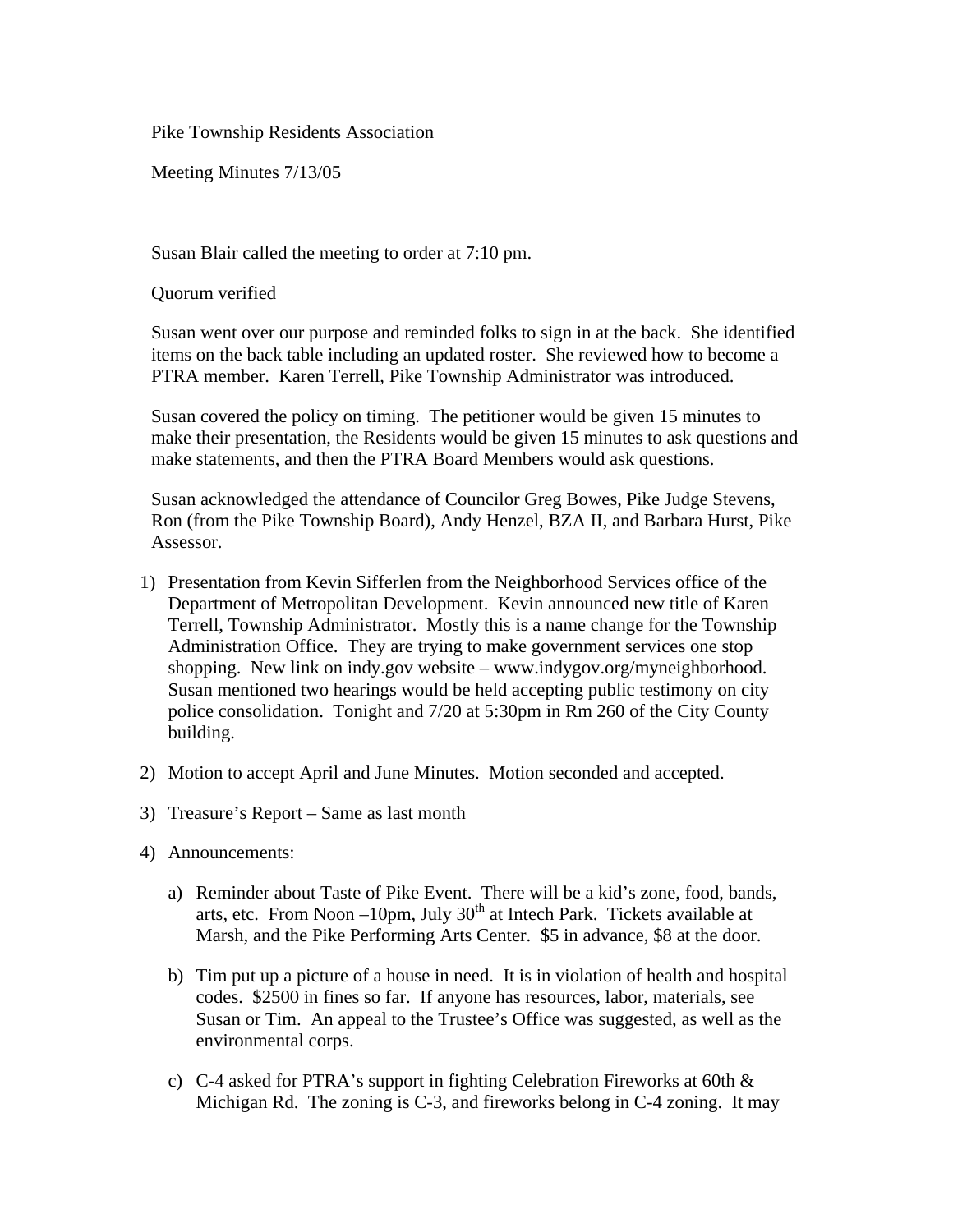go through another hearing BZA-1 8/2 or 8/3. Do we want to support C-4? Pat moves to support, Jeannette seconds. Motion carried.

- d) We received a plat petition hearing notice for Trader's Point area. 8305 and 8315 Codessa Way (Pulte Homes) at  $86<sup>th</sup>$  & Lafayette.
- e) Karen Terrell said her new title is Mayor's Neighborhood Liaison, but otherwise has no announcements.
- f) Jeannette reported on MCCANA. Third Saturday of every month from 9-11am at the North Meridian United Methodist Church. July – Police Pursuit Policy, August – Board of Environmental Health, September Director of DPW will speak.
- g) Saturday  $8/6$  is a 1<sup>st</sup> Time Home Buyers Seminar at the Pike Library. Contact Kate VanWinkle 635-9416
- h) Last year the City Council reviewed the Comprehensive Plan for Indy and formed an advisory committee to revisit the plan. Jeanette Robertson and Clint Fultz are members of the Advisory Committee. Hearing 8/3 to adopt or reject new comp plan.
- i) Clint announced a lease has been signed on the old Kmart building. All he can tell us is that it is a National Retailer. They will re-use the old building with a new look.
- 5) Liquor Permits see attached list
	- (1) Do we want to remonstrate against BP at  $6279$  W.  $38<sup>th</sup>$  St? This is Wayne Township. The hearing is 8/1/05. Councilor Bowes will write a letter. For consistency, Sheila moves PTRA send a letter of remonstrance. The motion is seconded and carries.
	- (2) Discussion of Cloud 9 nightclub. On  $38<sup>th</sup>$  St., possibly where Franks Nursery was formerly. Decided it was okay because it was out of residential area.

6) Previous Cases –

7820 LaCoppa was defeated unanimously. Rumor is they are pursuing an under 21 Club. Planner indicated they would need a variance for that use as well.

Browning investments –not sure of status – believe it has not gone to hearing.

6055 N. High School Rd. property. We adopted a no position. It was approved.